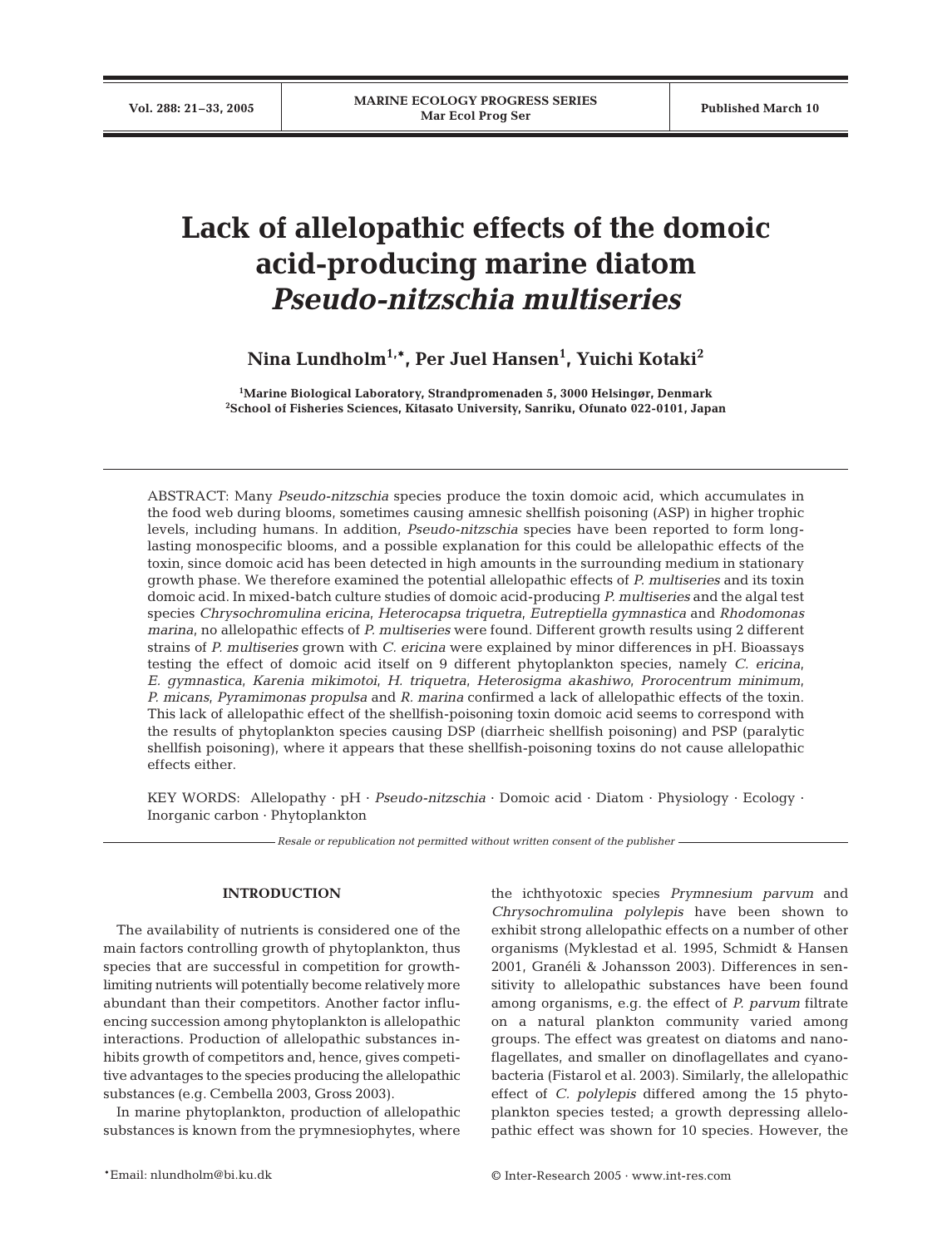dinoflagellate *Prorocentrum minimum* was not affected and in the case of 4 other species, a potential allopathic effect could not be differentiated from a potential inhibiting effect of elevated pH (Schmidt & Hansen 2001).

The allelopathic effects of *Chrysochromulina polylepis* and *Prymnesium parvum* may contribute to the ability of the organisms to form monospecific blooms. *P. parvum* is known to form monospecific blooms (Granéli & Johansson 2003) and a major bloom of *C. polylepis* in the pycnocline in Scandinavian waters in 1988 was observed to be almost monospecific; no other autotrophic organisms or heterotrophic grazers were observed during the peak of the bloom. Only dying cells of the dinoflagellate *Ceratium* were detected (Dahl et al. 1989, Nielsen et al. 1990). Another ichthyotoxic organism, the dinoflagellate *Karenia mikimotoi*, is also known to exert allelopathic effects on a number of other phytoplankton organisms (Gentien & Arzul 1990). The ecological significance of this is supported by field observations of a bloom of *K. mikimotoi*, where reduced algal growth of other organisms was found (Arzul et al. 1993); hence, the allelopathic effects of these ichthyotoxic organisms have been firmly established and may have ecological relevance. On the contrary, reports on allelopathic effects of the shellfishpoisoning toxins causing DSP (diarrheic shellfish poisoning), PSP (paralytic shellfish poisoning) and ASP (amnesic shellfish poisoning) are contradictory, and in the case of ASP, not thoroughly studied (Windust 1992, Subba Rao et al. 1995, Sugg & Van Dolah 1999, Tillmann & John 2002).

Marine diatoms of the genera *Pseudo-nitzschia*, *Nitzschia* and *Amphora* have been recognised as producers of domoic acid, the toxin responsible for ASP (e.g. Bates et al. 1989, Maranda et al. 1990, Lundholm et al. 1994, Kotaki et al. 2000). During blooms of toxinproducing diatoms, domoic acid may accumulate in the food web and an array of different organisms such as shellfish may serve as vectors for the toxin (e.g. McGinness et al. 1995, Bargu et al. 2002). Domoic acid may hereby cause harm to seabirds, mammals and humans (e.g. Bates et al. 1989, Work et al. 1993, Scholin et al. 2000). Hence, accumulation of domoic acid could have serious implications for human health, the environment and the economy (e.g. in small communities, which economically depend on shellfish fishery).

*Pseudo-nitzschia* species are regular components of phytoplankton all over the world (Hasle 2002); however, knowledge about the distribution and abundance of toxic *Nitzschia* species in nature is only just emerging (Kotaki et al. 2004). When blooming, *Pseudonitzschia* may form dense blooms, 106 to 108 cells l*–*<sup>1</sup> . The blooms are sometimes reported to be more or less

monospecific, accounting for up to 99% of the total phytoplankton (e.g. Subba Rao et al. 1988, Martin et al. 1990, Walz et al. 1994, Dortch et al. 1997, Fryxell et al. 1997, Gallacher et al. 2001, Stonik et al. 2001). Apart from being monospecific, some of these blooms have been recorded to last for a long time. A monospecific bloom of *P. multiseries* in Cardigan Bay, Canada, in 1987 lasted for 2 mo (Bates et al. 1989).

The ecophysiological role of domoic acid has not yet been elucidated (Bates 1998, Cembella 2003). One of the hypotheses presented suggests that domoic acid could function as an allelopathic substance. This could result in a competitive advantage for *Pseudo-nitzschia* and, hence, explain the existence of monospecific blooms. It could also explain the long duration of blooms of *Pseudo-nitzschia* species (Bates et al. 1989, Martin et al. 1990). In culture experiments, domoic acid has been found to be leaking or actively transported into the surrounding medium/water (Maldonado et al. 2002) and the amount of domoic acid in the medium may account for up to 95% of the total amount of domoic acid (Bates et al. 1991, Maldonado et al. 2002). The high levels of domoic acid in the medium support the hypothesis that an allelopathic effect of domoic acid represents a potential explanation for an ecophysiological function of the toxin.

The allelopathy hypothesis for domoic acid has so far only been examined using diatoms as test species. No allelopathic effects have been found on the 2 diatoms *Chaetoceros gracilis* Schütt and *Skeletonema costatum* (Greville) (Brightwell) Sundström (Windust 1992); hence, any potential effect on phytoplankton organisms other than diatoms has never been examined. In addition, allelopathic effects may vary among test organisms as shown for *Prymnesium parvum* and *Chrysochromulina polylepis* (Schmidt & Hansen 2001, Fistarol et al. 2003).

In culture experiments, the potential effect of elevated pH on growth must be taken into consideration (Schmidt & Hansen 2001, Lundholm et al. 2004). During photosynthesis, phytoplankton takes up dissolved inorganic carbon (DIC) and this may cause an elevation of pH. Elevated pH has, thus, been detected in laboratory experiments and in natural environments during algal blooms (e.g. Hinga 1992, 2002, Macedo et al. 2001, Schmidt & Hansen 2001, Hansen 2002). An example of the importance of pH in allelopathic studies is that of *Phaedactylum tricornutum*, for which the claimed allelopathic effect was later shown to be due to a much higher pH tolerance of *P. tricornutum* than of the species it was supposed to affect (D'Elia et al. 1979, Sharp et al. 1979, Goldman et al. 1981, 1982).

The aim of the present study was to examine the potential allelopathic effect of diatoms producing domoic acid. We studied the potential allelopathic effects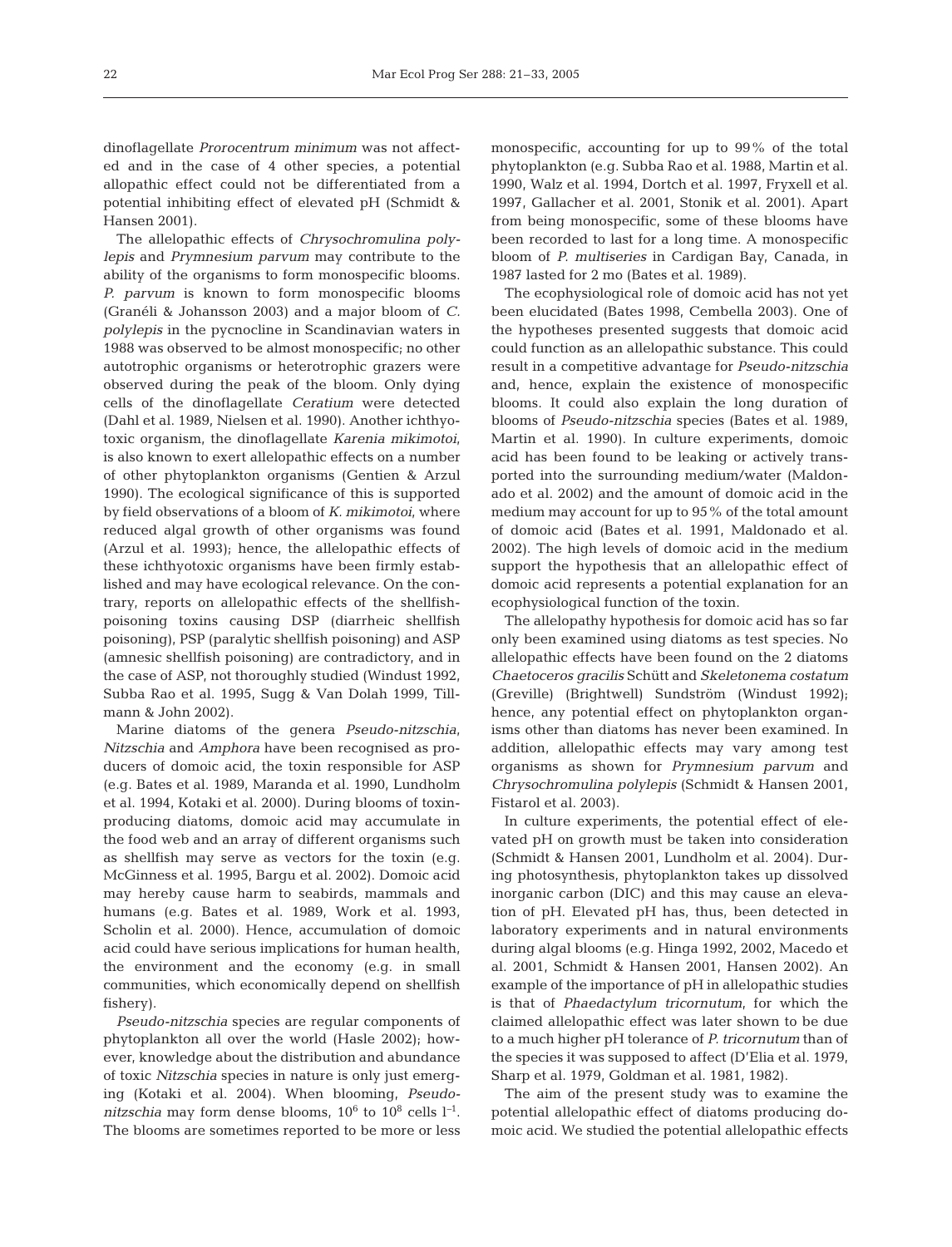of 2 toxic strains of *Pseudo-nitzschia multiseries* on *Chrysochromulina ericina* in mixed-batch culture experiments. *C. ericina* was chosen as it has an upper pH limit for growth close to that for *P. multiseries*. In this way, we tried to avoid that elevated pH would limit growth of either *P. multiseries* or the test algae. Furthermore, we examined the allelopathic effect of 1 of the *P. multiseries* strains on 3 other test species, which have previously been affected by allelopathic substances (Schmidt & Hansen 2001).

We also examined the potential allelopathic effect of pure domoic acid additions to cultures of 9 different phytoplankton species. The test species were selected in order to represent different algal classes and to represent species that occur in natural environments together with *Pseudo-nitzschia multiseries*.

# **MATERIALS AND METHODS**

**Algal species, clones and culture conditions.** Two different strains of *Pseudo-nitzschia multiseries* (OKPm013-2 and CL-195) were used as representatives of toxin-producing diatoms. Nine clones of different marine phytoplankton species were included as testorganisms for possible allelopathic effects. Information on strain designation, isolation place and date, and source is given in Table 1. All strains were clonal and non-axenic, and grown in L1-medium (Guillard & Hargraves 1993) based on autoclaved seawater with a salinity of 32 psu. Extra silicate was added to gain a concentration 3 times higher than originally prescribed for the L1-medium. The cultures were maintained at  $15 \pm 1$ °C and 15 to 25 µmol photons m<sup>-2</sup> s<sup>-1</sup> following a light:dark cycle of 16:8 h. Illumination was provided by cool fluorescent lamps and the irradiance measured using a Li-1000, Li-Cor sensor equipped with a Li-193SA spherical quantum probe.

**Allelopathic studies using mixed-batch cultures of** *Pseudo-nitzschia multiseries* **and** *Chrysochromulina ericina***,** *Heterocapsa triquetra***,** *Eutreptiella gymnastica* **or** *Rhodomonas marina***.** Two different *P. multiseries* strains and the other 4 algal species were grown as monoclonal batch cultures in 260 ml Nunclon polystyrene flasks (260 ml medium) mounted on a plankton wheel (1 rpm) in order to keep the cells in suspension. *P. multiseries* (strain OKPm013-2) was grown together with either one of the cultures *C. ericina*, *H. triquetra*, *E. gymnastica* and *R. marina* in mixed-batch culture under similar conditions. In addition, *P. multiseries* (Strain CL-195) was grown in a mixture with *C. ericina*. The experiments with the monoclonal cultures and the mixed cultures of the respective *P. multiseries* strain were carried out simultaneously. The experiments were carried out at an irradiance of 100 µmol photons m*–*<sup>2</sup> s*–*<sup>1</sup> , to ensure that neither growth nor production of domoic acid was light-limited (Bates 1998), and at 15  $\pm$ 1°C. The experiments were carried out in triplicate flasks. Prior to all experiments; the strains were acclimated to the experimental conditions for at least 5 d. Inoculates used for the experiments were taken from exponentially growing cultures and initial experimental concentrations were ca. 2000 cells ml*–*<sup>1</sup> . The pH was adjusted to ca. 8.0 prior to the experiment by addition of 1 mM HCl and afterwards allowed to drift. pH was measured using a Sentron pH-meter (model ArgusX) equipped with a red line probe with a relative accuracy of  $\pm 0.01$ %. The pH-meter was calibrated (2-point calibration) using Sentron buffers of pH 7.0 and 10.0. Cell concentration and pH were measured daily until stationary growth phase; thereafter less frequently (1 to 5 d intervals). In the experiments with *C. ericina*

Table 1. Information on strain designation, sampling place and time, and source of the strains. SCCAP: Scandinavian Culture Collection of Algae and Protozoa

| Strain    | <b>Species</b>               |                   | Sampling place and date                                 | Source               |
|-----------|------------------------------|-------------------|---------------------------------------------------------|----------------------|
| K0562     | Chrysochromulina ericina     | Prymnesiophyceae  | Kattegat, March 1995                                    | <b>SCCAP</b>         |
| $K-0.333$ | Eutreptiella gymnastica      | Euglenophyceae    | Kattegat, Denmark, 1988                                 | <b>SCCAP</b>         |
| $K-0481$  | Heterocapsa triquetra        | Dinophyceae       | Øresund, Denmark, 1988                                  | <b>SCCAP</b>         |
| $K-0246$  | Heterosigma akashiwo         | Raphidophyceae    | Unknown                                                 | <b>SCCAP</b>         |
| $K-0260$  | Karenia mikimotoi            | Dinophyceae       | Oslofjord, Norway, 1977                                 | <b>SCCAP</b>         |
| $K-0.335$ | Prorocentrum micans          | Dinophyceae       | Kattegat, Denmark, 1989                                 | <b>SCCAP</b>         |
| $K-0295$  | Prorocentrum minimum         | Dinophyceae       | Kattegat, Denmark, 1989                                 | <b>SCCAP</b>         |
| $CL-195$  | Pseudo-nitzschia multiseries | Bacillariophyceae | Deadman's Harbour, Bay of<br>Fundy, Canada, Oct 9, 2002 | <b>Stephen Bates</b> |
| OKPm013-2 | Pseudo-nitzschia multiseries | Bacillariophyceae | Okkiray Bay, Iwate Prefecture,<br>Japan, Sep 20, 2001   | Yuichi Kotaki        |
| $K-0005$  | Pyramimonas propulsa         | Prasinophyceae    | Port Phillip Bay, Australia                             | <b>SCCAP</b>         |
| $K-0435$  | Rhodomonas marina            | Cryptophyceae     | Kattegat, Denmark, 1990                                 | <b>SCCAP</b>         |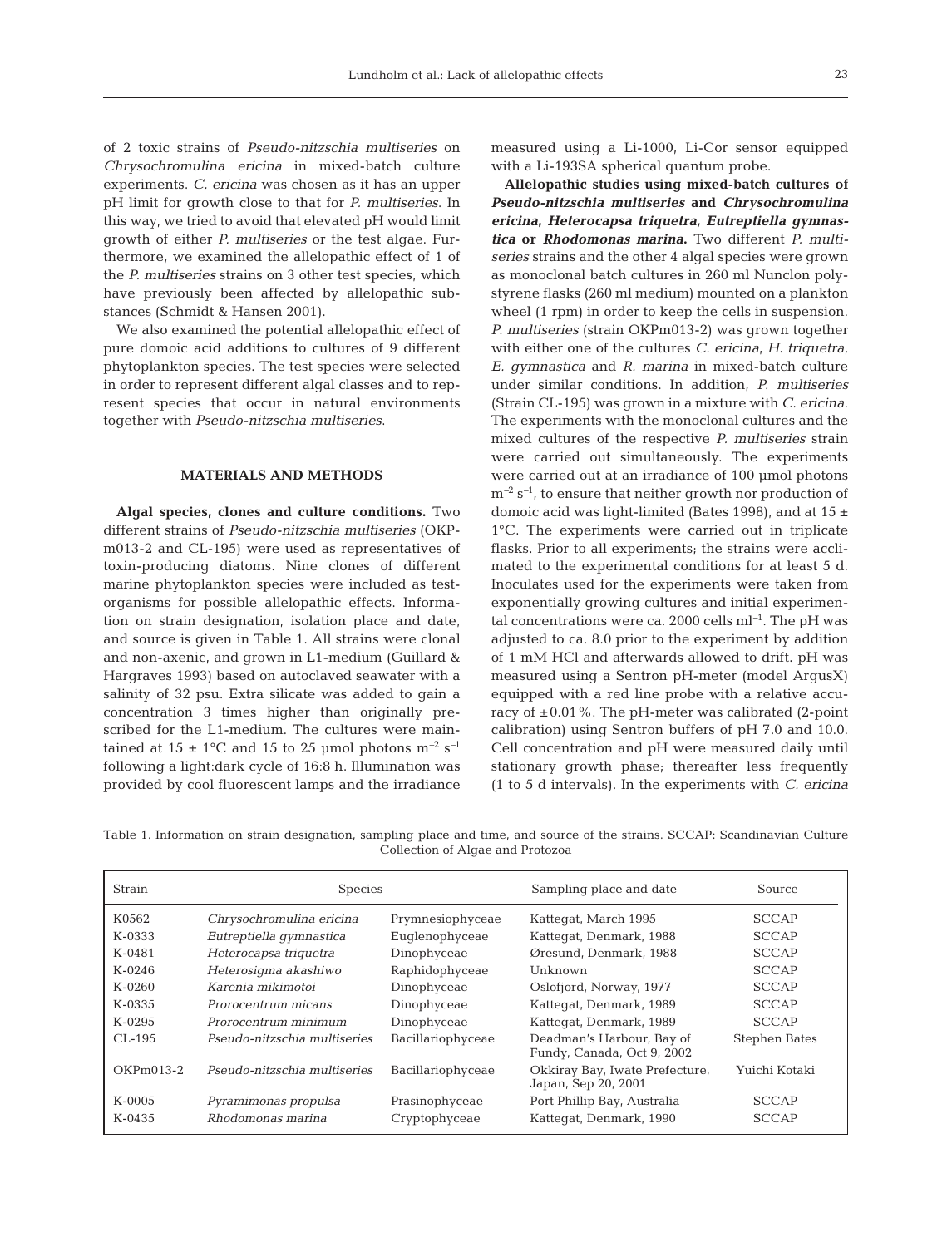and the 2 *P. multiseries* strains, samples for domoic acid concentration in whole culture and in the filtrate were taken 6 to 10 times during the experiments (30 d). Subsamples for cell counting (5 ml) and toxin analyses  $(2 \times 10$  ml) were taken at approximately the same time every day, and the pH of the medium was measured. After subsampling, the flasks were refilled with L1 medium of the same pH  $(\pm 0.05)$  as the respective flask. Samples for enumeration were fixed in Lugol's solution (final concentration 2%) and counted in a Sedgewick rafter chamber. Each counting was based on approximately 400 cells, corresponding to a deviation of  $\pm 10\%$ using 95% confidence limits (Utermöhl 1958). Maximum growth rates ( $\mu$ ) were calculated based on the algorithm  $\mu = \ln (N_{t_2}/N_{t_1})/(t_2 - t_1)$ , where  $N_{t_2}$  and  $N_{t_1}$  are the cells numbers at times  $t_2$  and  $t_1$ . Three successive cell counts were used in the calculations. Dilutions due to subsampling were adjusted for in calculations of the growth rates. For each subsampling for toxin analyses, 2 samples of 10 ml were taken. One of the samples was immediately frozen and used for determination of toxin content in the whole culture (cells and medium), while the other sample was filtered using a Nuclepore filter (0.8 µm, 25mm) and the 8 ml filtrate stored at *–*20°C until analysis.

**Allelopathic studies of the effect of domoic acid on 9 different phytoplankton species.** Nine clones of different phytoplankton species: *Chrysochromulina ericina*, *Eutreptiella gymnastica*, *Karenia mikimotoi*, *Heterocapsa triquetra*, *Heterosigma akashiwo*, *Prorocentrum minimum*, *P. micans*, *Pyramimonas propulsa* and *Rhodomonas marina* were used for the experiments. One set of triplicates of each culture was grown with an addition of 23 µg of domoic acid (BioVectra) ml*–*<sup>1</sup> . A control set of triplicates of each culture was grown without domoic acid. The experiments were carried out in 25 ml glass vials in volumes of 7.5 ml, with initial cell concentrations of 600 to 2000 cells ml*–*<sup>1</sup> . Cultures were exposed to 100 µmol photons m*–*<sup>2</sup> s*–*<sup>1</sup> and kept at 15°C. The pH was adjusted to 8.0 prior to the experiment by addition of 1 mM HCl. Subsamples (0.5 ml), after 0 h, 4 h, 1 d, 2 d, 5 d and 9 d, for cell counting were applied directly to a Sedgewick rafter chamber containing 10 µl Lugol's solution and counted immediately. Counting and calculation of growth rates was carried out as outlined above. At the end of the experiment, pH was measured in all vials. In addition, 4 ml of each toxin-containing vial and 4 ml of 1 of the control triplicates was frozen for toxin analyses. Subsamples of the cultures used for inoculation were also tested for the presence of domoic acid.

To examine the extent of potential photo-degradation of domoic acid during the experiment, a set of triplicate glass vials with 20 ml of medium and 20 µg of domoic acid ml*–*<sup>1</sup> was simultaneously set up under the

same conditions. Subsamples for toxin analyses (2 ml) were taken at 0 h, 4 h, 1 d, 2 d, 5 d and 9 d, simultaneously with those from Expt 2.

**Toxin analyses.** For Expt 1, the whole culture samples were thawed, sonicated under cool conditions (less than  $10^{\circ}$ C) and centrifuged (8000  $\times$  *g*, 10 min). The obtained supernatant and the filtrate were analysed for domoic acid concentration, applying a slightly modified method of Pocklington et al. (1990), in which a Develosil ODS-5 column  $(4.6 \times 250 \text{ mm}, \text{ Nomura})$ Chemical) and a mobile phase of 40% acetonitrile in phosphate buffer (pH 2.5) were used. The detection limit was 0.3 ng ml*–*<sup>1</sup> .

Toxin content in the cellular fraction was calculated by subtracting the filtrate content from the content of whole culture (cells plus medium). The toxin content per cell was calculated by dividing the content in the cellular fraction by the cell number.

For Expt 2, the cell-free medium fraction of each sample was applied for domoic acid measurement. The samples were analysed using a slightly modified HPLC-UV method according to Quilliam et al. (1989), in which the same Develosil ODS-5 column as described in Expt 1 and a mobile phase of 10% acetonitrile in phosphate buffer (pH 2.5) were used. The detection limit was 0.1 µg ml*–*<sup>1</sup> *.*

#### **RESULTS**

# **Allelopathic studies using mixed batch cultures of** *Pseudo-nitzschia multiseries* **and** *Chrysochromulina ericina***,** *Heterocapsa triquetra***,** *Eutreptiella gymnastica* **and** *Rhodomonas marina*

The growth of the *Pseudo-nitzschia multiseries* strains was similar when grown as monoclonal batch cultures and as mixed batch cultures (Fig. 1A,C,G,I). The cultures started exponential growth phase after around 1 d and entered stationary growth phase after 4 to 5 d, after which cell numbers slowly declined. When the cultures entered stationary growth phase, the pH in the medium increased to 9.0 and 8.9 in OKPm013-2 and CL-195, respectively (Fig. 1B,D,H,J). pH remained at these levels for around 14 d, whereafter it slowly decreased.

When grown as a monoclonal batch culture, *Chrysochromulina ericina* entered exponential growth phase after 2 to 3 d (Fig. 1E) and attained a maximum growth rate of  $0.41$  d<sup>-1</sup>. After around 17 to 22 d, it entered stationary growth phase and simultaneously, the pH in the medium reached a maximum of around 9.0 (Fig. 1F).

The fate of *Chrysochromulina ericina* when grown in mixed cultures differed between the 2 *Pseudo-*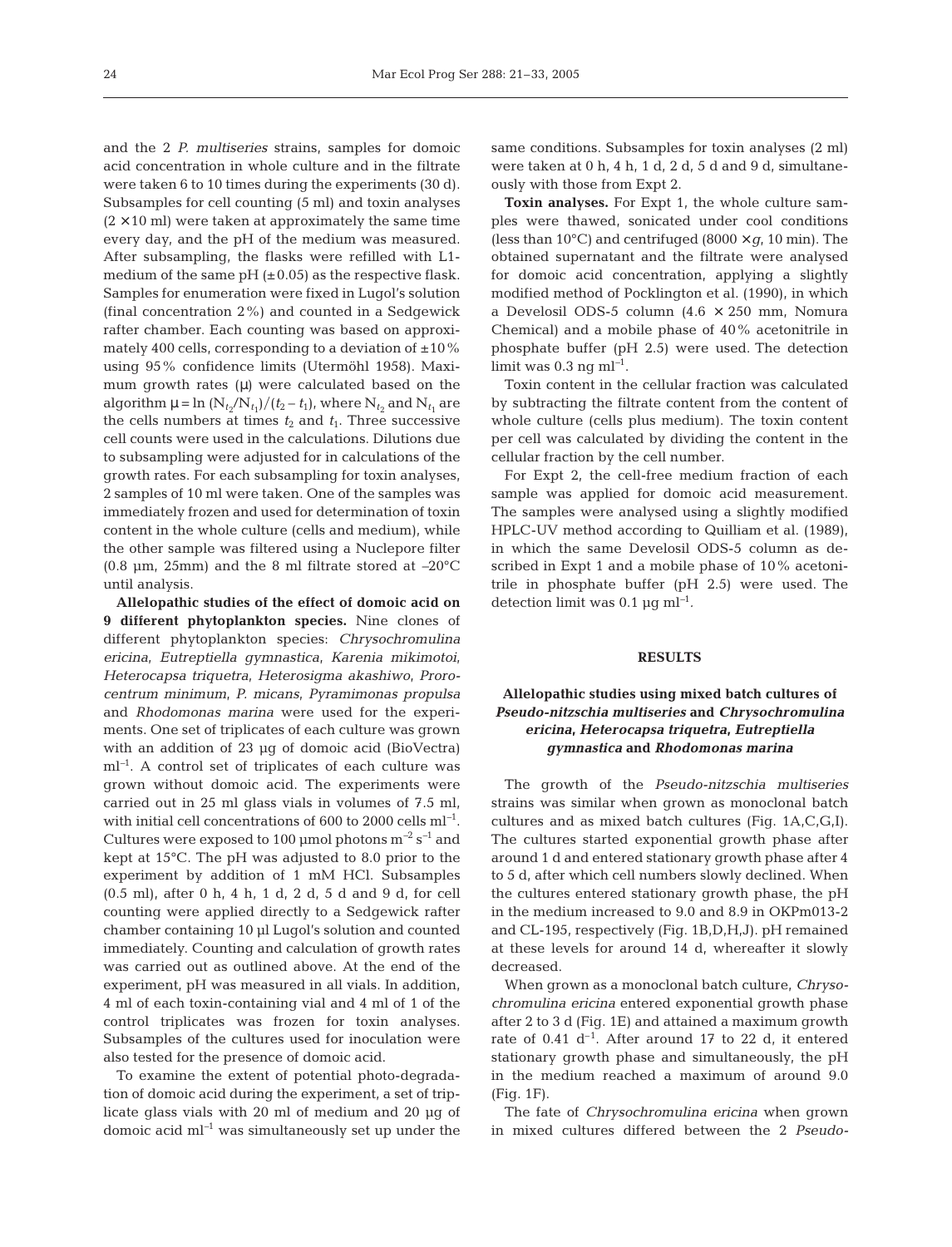

Fig. 1. *Pseudo-nitzschia multiseries*. Changes in cell numbers and pH as a function of time. (A–B) *P. multiseries* strain OKPm013-2. (C–D) Mixed-culture experiment with *P. multiseries* (CL-195) and *Chrysochromulina ericina*. Arrow indicates addition of new *C. ericina* cells. (E–F) *C. ericina*. (G–H) *P. multiseries* strain CL-195. (I–J) Mixed-culture experiment with *P. multiseries* (CL-195) and *C. ericina*. Data points refer to mean ± SE, n = 3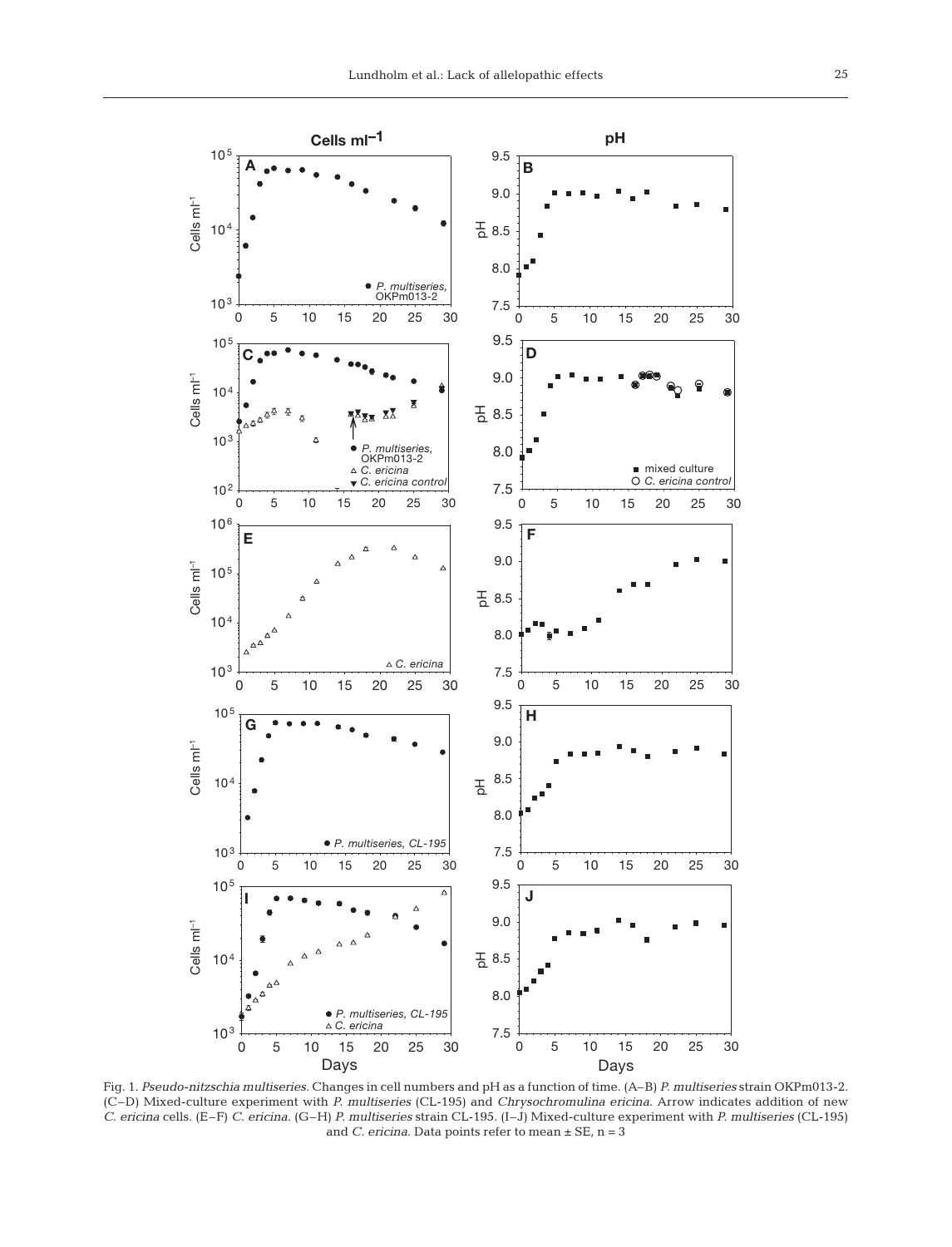*nitzschia multiseries* clones. Mixed with OKPm013-2, *C. ericina* started exponential growth after 1 to 2 d and reached a maximum growth rate of 0.26  $d^{-1}$  for 3 d. Cell growth then stopped for 2 d and afterwards, cell numbers declined to 75 cells  $ml^{-1}$  (Fig. 1C). In order to test the reason for the decline in cell numbers of *C. ericina*, new cells of *C. ericina* were added to the flasks on Day 16, the concentration reaching  $3000$  cells ml<sup>-1</sup>. Simultaneously, triplicate control flasks with a similar number of *C. ericina* cells  $ml^{-1}$  in L-medium of the same pH were set up under the same conditions. The cell numbers remained more or less stable for 3 d (until Day 19) after which they started increasing and reached 10.00 cells  $ml^{-1}$  9 d later, at the end of the experiment (Fig. 1C). The pH increased from 7.9 to 9.0 after 5 d and remained at this level for the next 14 d (until Day 19), after which it declined slightly (Fig. 1D).

In contrast to the experiment with OKPm013-2, *Chrysochromulina ericina* continued to grow throughout the experiment when mixed with CL-195 (Fig. 1I). *C. ericina* attained a maximum growth rate of 0.35  $d^{-1}$ ; slower (*t*-test: p < 0.05) than in the monoclonal culture and cell numbers were never as high as in the monoclonal culture (Fig. 1I). pH increased to 8.8 after 5 d and remained at approximately 8.9 throughout the experiment (Fig. 1J).

In both mixed-culture experiments with *Chrysochromulina ericina*, domoic acid was detected in the medium after 10 to 15 d (around 1 wk after entering stationary growth phase), and the concentrations increased for the remaining 15 d of the experiment (Fig. 2B,D). The concentrations attained were maximally 3 to 12 ng domoic acid  $ml^{-1}$  in the medium (Fig. 2). Variations in the concentration of domoic acid detected in the medium were found between monoclonal cultures and mixed cultures; for CL-195, higher concentrations were found in the mixed cultures, whereas in OKPm013-2, the highest concentrations were found in the monoclonal cultures (Fig. 2). In all flasks, however, the amount of domoic acid per cell was more or less similar at  $0.85 \pm 0.15$  pg domoic acid  $cell^{-1}$  on Day 29 (data not shown).

In the experiments with the 3 other test species, *Heterocapsa triquetra*, *Eutreptiella gymnastica* and *Rhodomonas marina*, growth of *Pseudo-nitzschia*



Fig. 2. *Pseudo-nitzschia multiseries*. Content of domoic acid in cell fraction ( $\bullet$ ), medium fraction (O) and in the whole culture ( $\nabla$ ) as a function of time in the monoclonal and mixed culture experiments. (A) *P. multiseries* (OKPm013-2). (B) Mixed culture experiment with *P. multiseries* (OKPm013-2) and *Chrysochromulina ericina*. (C) *P. multiseries* (CL-195). (D) Mixed culture experiment with *P. multiseries* (CL-195) and *C. ericina*. Data points refer to mean ± SE, n = 3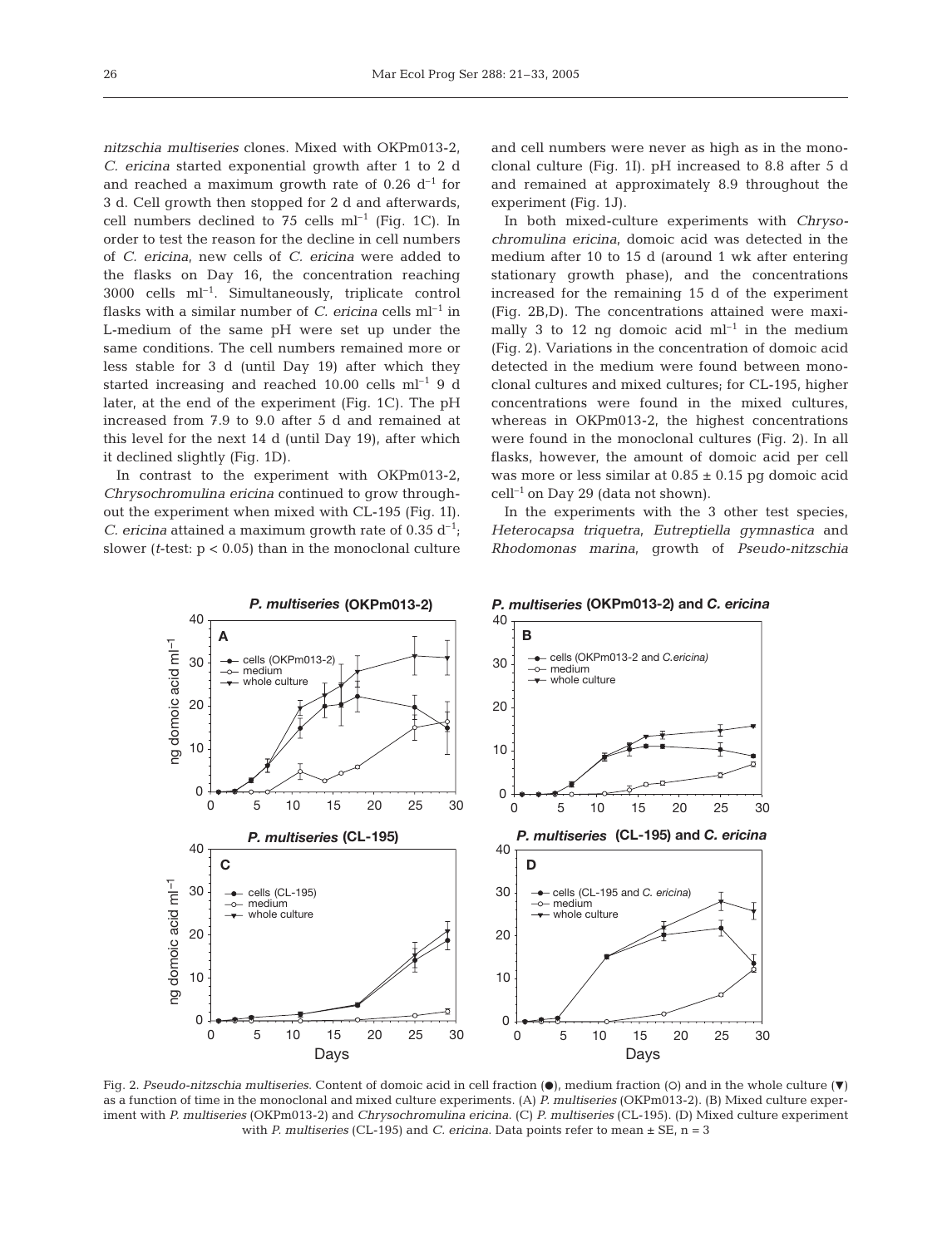*multiseries* (OKPm013-2) was similar in all 3 mixed experiments until late stationary phase, at which time the cell numbers decreased with a different rate depending on the pH in the experiments. The highest rate of decrease was found in the experiment with *H. triquetra*, where pH reached the highest values (Fig. 3). The fate of the growth of the 3 test species showed similar trends (Fig. 3). Initially, the monocultures of the test species grew exponentially until Day 6 *(H. triquetra* and *E. gymnastica)* or Day 2 *(R. marina)*, and attained maximum growth rates of  $0.51 \pm 0.02$ ,  $1.02 \pm 0.03$  and  $1.18 \pm 0.08$  d<sup>-1</sup> for *H. triquetra*, *E. gymnastica* and *R. marina*, respectively (Fig. 3A,C,E). The cultures entered stationary growth phase and, more or less simultaneously, pH in the cultures reached a maximum of 9.35, 9.15 and 9.45, respectively (Fig. 3B,D,F).

In the mixed experiments, growth reached maximum growth rates of  $0.47 \pm 0.05$ ,  $1.02 \pm 0.05$  and  $1.08$ ± 0.4 d–1, respectively for *Heterocapsa triquetra*, *Eutreptiella gymnastica* and *Rhodomonas marina* for the first 2 to 4 d; thereafter, the cultures grew with a lower rate than in the corresponding monocultures (Fig. 3A,C,E). In the mixed experiments, pH increased to values around 9 after 5 to 6 d and only increased or decreased slightly afterwards (Fig. 3B,D,F).



Fig. 3. *Heterocapsa triquetra*, *Eutreptiella gymnastica* and *Rhodomonas marina*. Changes in cell number and pH as a function of time. (A–B) Monoculture and mixed-culture experiment with *Heterocapsa triquetra*. (C–D) Monoculture and mixed-culture experiment with *Eutreptiella gymnastica*. (E–F) Monoculture and mixed-culture experiment with *Rhodomonas marina*. Data points refer to mean  $\pm$  SE, n = 3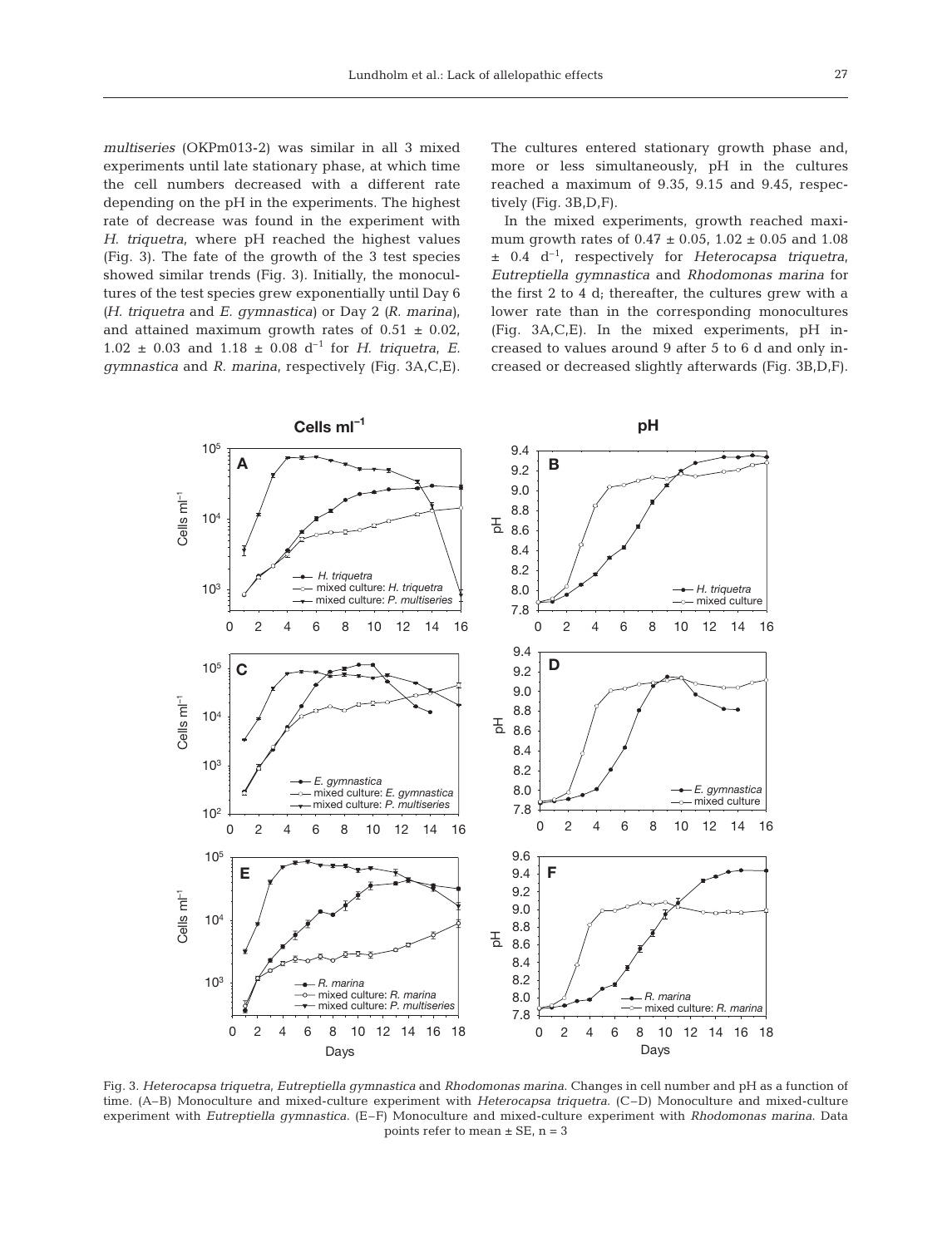

Fig. 4. *Chrysochromulina ericina*, *Eutreptiella gymnastica*, *Heterocapsa triquetra*, *Heterosigma akashiwo*, *Karenia mikimotoi*, *Prorocentrum micans*, *P. minimum*, *Pyramimonas propulsa* and *Rhodomonas marina*. Growth changes as a function of time in batch culture experiments with and without domoic acid. Data points refer to mean  $\pm$  SE, n = 3

# **Allelopathic studies of the effect of domoic acid on 9 different phytoplankton species**

The growth of all 9 phytoplankton test species did not differ between vials to which domoic acid had been added and vials without domoic acid (Fig. 4). The exponential growth rates of the test flasks with domoic acid and the control flasks were similar *(t*-test: p > 0.05). The pH values measured at the end of the experiment were not significantly different (*t*-test: p > 0.01) in the flasks with domoic acid and in the control flasks. Toxin analyses of the cultures at the end of the experiment showed that the amounts of domoic acid detected at the end of the experiment was not significantly different *(t*-test:  $p > 0.1$ ) from the amount detected in the vials with sterile medium (Fig. 5). No domoic acid was detected in the cultures used for inoculation of the test species or in the control flasks. In all flasks, the concentrations of domoic

acid were above 20 µg domoic acid ml<sup>-1</sup> (mean  $\pm$  SE equals  $23.0 \pm 0.2$  µg domoic acid ml<sup>-1</sup>).

The vials with domoic acid added to sterile Lmedium showed that the initial concentration of domoic acid (ca. 23.1  $\pm$  0.4 µg domoic acid ml<sup>-1</sup>) decreased slightly during the experiment. A linear regression showed that the domoic acid concentration decreased to  $22.6 \pm 0.4$  µg domoic acid ml<sup>-1</sup> after 9 d, corresponding to a decrease of 0.2%.

#### **DISCUSSION**

### **Allelopathic effects of 2 strains of** *Pseudo-nitzschia multiseries* **on** *Chrysochromulina ericina*

In the mixed-culture experiments, the fate of the test species *Chrysochromulina ericina* differed between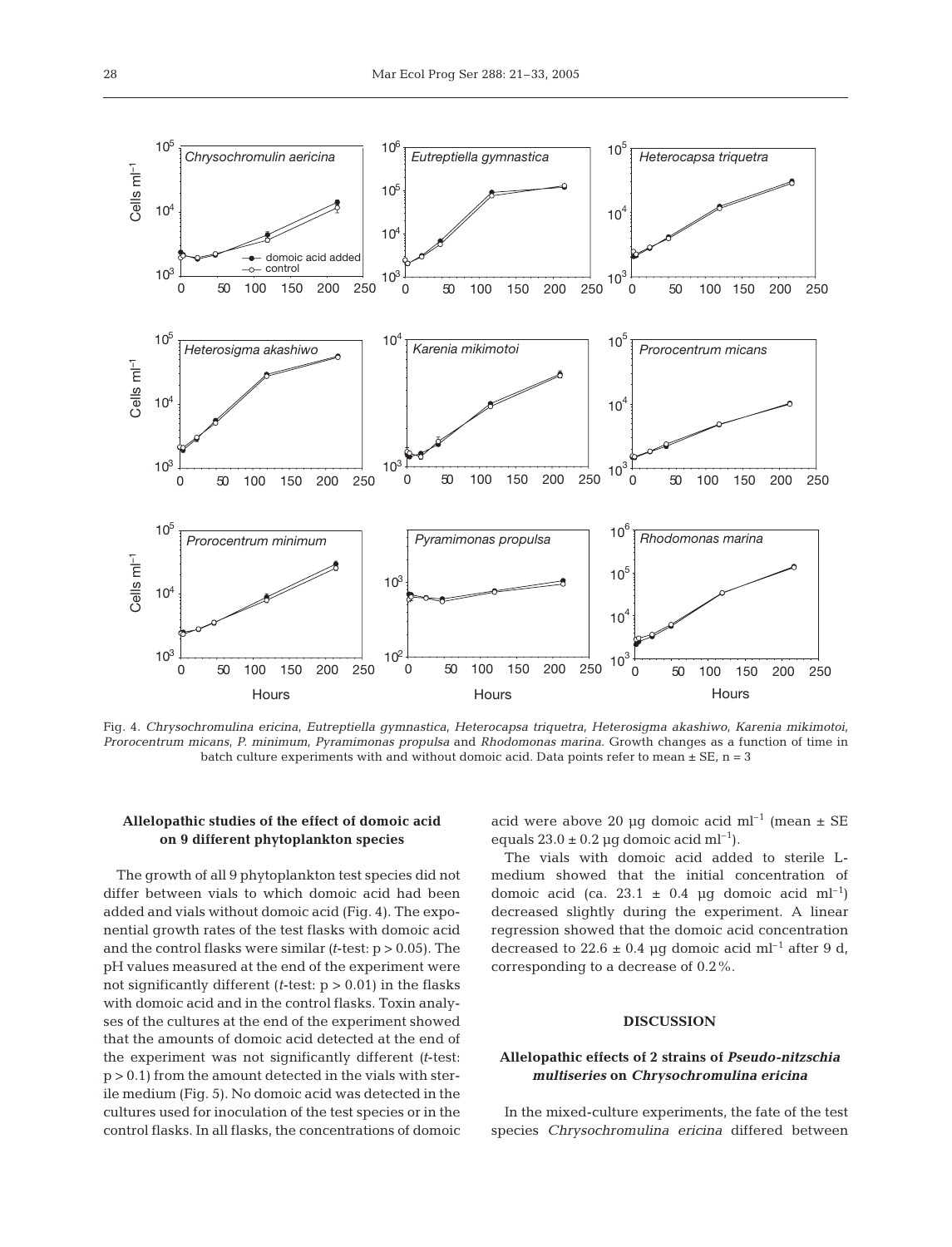

Fig. 5. Domoic acid content in sterile L-medium as a function of time ( ) and domoic acid concentration at the end of the experiment of the test species in Expt 2  $(\nabla)$ . Data points refer to mean  $\pm$  SE, n = 3

the experiments with the 2 different *Pseudo-nitzschia multiseries* strains. In the experiment with *P. multiseries* strain OKPm013-2, the cell numbers of *C. ericina* declined 3 d after *P. multiseries* entered stationary growth phase. This could potentially look like an allelopathic effect of *P. multiseries* on *C. ericina*, as the production of domoic acid is known to begin in the stationary growth phase; however, the amount of domoic acid in the medium was close to the detection limit at the time when cell numbers of *C. ericina* declined. When the growth of *C. ericina* stopped and a few days later declined, pH values simultaneously reached the upper pH limit for growth of *C. ericina* (pH ~9). The upper pH limit for growth of *C. ericina* can be deduced from the monoclonal culture experiment, where *C. ericina* entered stationary growth phase when pH reached a value of ~9. It has previously been shown that in L- or f/2-medium, growth of *P. multiseries* and *C. ericina* is inhibited by elevated pH and not by nutrient limitation (Hansen & Hjorth 2002, Lundholm et al. 2004). The pH value that indicates initiation of stationary growth phase must, therefore, be considered to be the upper pH limit for growth.

In order to ensure that it was elevated pH and not allelopathic substances that caused the decline in cell numbers in the mixed-culture experiment, more *Chrysochromulina ericina* cells were added on Day 16 (pH value ~9). The cell number of *C. ericina* began to increase on Day 20, when pH values declined to around pH 8.8. At the time when the added cells of *C. ericina* began to grow (Day 20), the concentration of domoic acid in the medium had increased to between 1 and 2 ng ml*–*<sup>1</sup> , and in the remaining part of the experiment, *C. ericina* was growing in spite of an increasing

concentration of domoic acid, reaching levels of ca. 3 ng ml*–*<sup>1</sup> . During this part of the experiment, pH levels were ~8.8. This strongly indicates that the decline in cell numbers was an effect of elevated pH and not inhibition due to the presence of domoic acid or any other allelopathic substance produced by *Pseudo-nitzschia multiseries*.

This conclusion is supported by the mixed-culture experiment with the other *Pseudo-nitzschia multiseries* strain (CL-195) that has an upper pH limit for growth slightly lower than OKPm013-2. In this experiment, growth of *Chrysochromulina ericina* was high for the first 5 d, during which pH values were increasing from 8.0 to between 8.8 and 8.9. During the remaining part of the experiment, the pH values stayed at this level and growth of *C. ericina* continued, but at a lower growth rate, due to the elevated pH. The growth of *C. ericina* was not inhibited, but only reduced, as pH did not reach the upper pH limit for growth of *C. ericina*. The concentration of domoic acid in the medium was higher than in the experiment with OKPm013-2 (Fig. 2B,D); thus, the results of the 2 mixed-culture experiments show that, at the domoic acid concentration levels obtained, *P. multiseries* has no allelopathic effect on *C. ericina*. The experiments also show that no allelopathic effects of *P. multiseries* due to substances other than domoic acid were found.

# **Allelopathic effects of** *Pseudo-nitzschia multiseries* **on** *Heterocapsa triquetra***,** *Eutreptiella gymnastica* **and** *Rhodomonas marina*

In the experiments with *Heterocapsa triquetra*, *Eutreptiella gymnastica* and *Rhodomonas marina*, the fate of the 3 test algal species grown mixed with *Pseudo-nitzschia multiseries* was very similar. Initially, when pH values were low, growth in the mixed experiments was similar to that in the monocultures. In the monocultures, maximum growth rates were found until pH reached values of 8.4 *(H. triquetra* and *E. gymnastica)* and 8.2 *(R. marina)*. As previously shown, (Lundholm et al. 2004), growth in L-medium is not nutrient-limited; hence, these pH values indicate the pH at which growth of the species becomes limited by elevated pH (Fig. 3B,D,F). When pH in the mixed experiments after 2 to 4 d reached the abovementioned values, growth was thereafter limited by elevated pH and slower compared to the corresponding monocultures. In the mixed experiments, pH reached values of around 9 after 5 to 6 d and growth of the 3 test species was, hence, limited by pH and attained growth rates of 0.08, 0.10 and 0.16 for *H. triquetra*, *E. gymnastica* and *R. marina*, respectively. When the monocultures reached similar pH values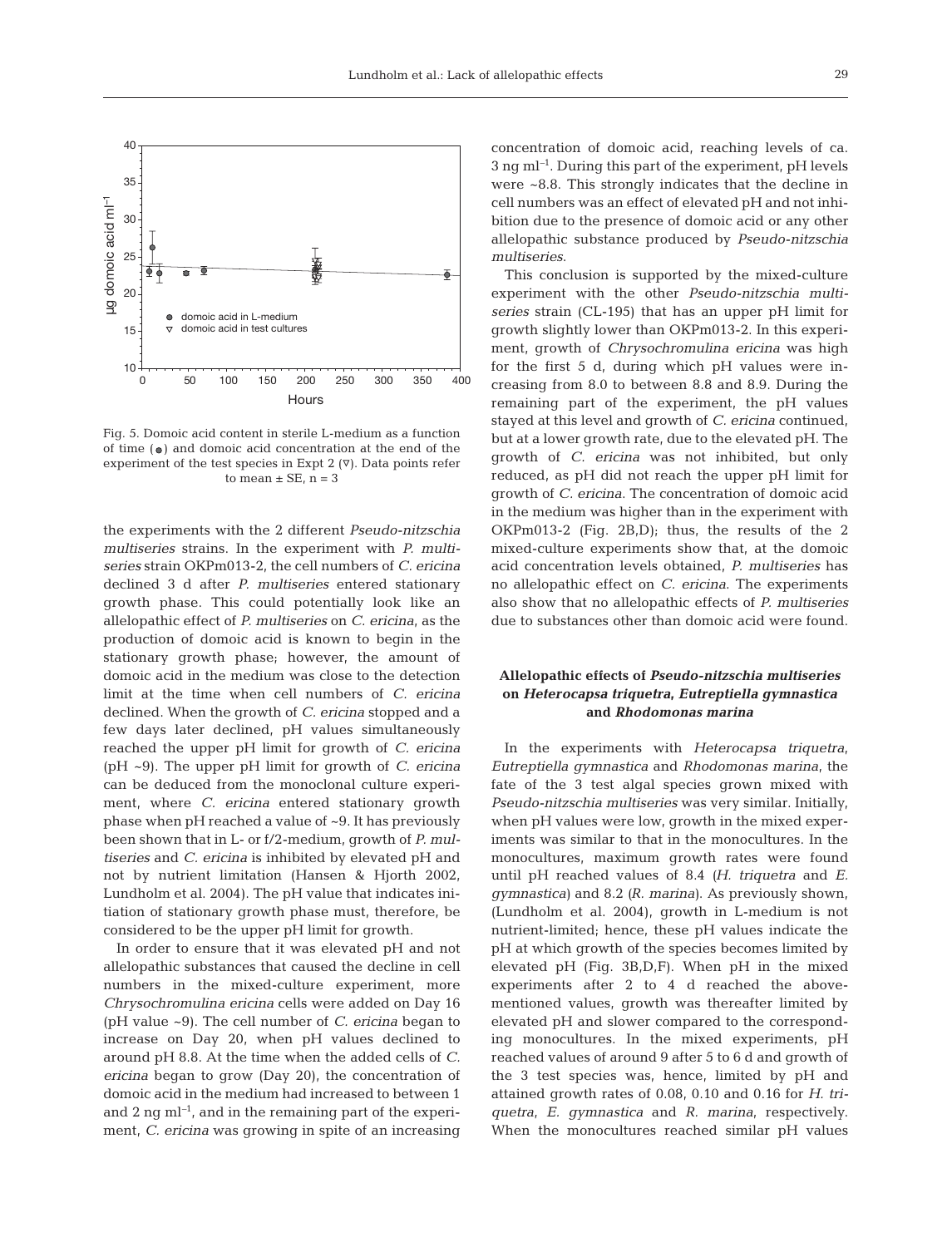(Days 9, 10 and 11), the growth rates were not significantly different from the growth rates of the test species in the mixed cultures at similar  $pH$  *(t*-test:  $p > 0.1$ ).

The results, hence, clearly show that the limited growth of the test species in the mixed experiments was due to high pH and not caused by allelopathic substances produced by *Pseudo-nitzschia multiseries*.

## **Allelopathic effects of domoic acid**

Domoic acid was added to the test cultures at a concentration >20 µg ml*–*<sup>1</sup> ; a concentration clearly higher than what would be expected in the field. We tried to calculate the maximum amount of domoic acid that one could potentially find in the field. These calculations were based on the maximum amount of domoic acid detected in the medium in laboratory experiments (3.2 µg domoic acid ml*–*<sup>1</sup> ) at a *Pseudo-nitzschia multiseries* cell concentration of  $18 \times 10^7$  cells  $l^{-1}$  (Bates et al. 1991). When relating the domoic acid concentration to the maximum cell numbers of *P. multiseries* detected in the field  $(1.5 \times 10^7 \text{ cells } l^{-1})$  in a bloom in the Cardigan area in 1987 (Bates et al. 1989), maximum levels of domoic acid of around 0.3 µg ml*–*<sup>1</sup> could be expected in water in the field. The amount of domoic acid added in the experiments was more than 60 times higher and should have elicited an allelopathic effect if allelopathic effects of domoic acid were to have an ecological significance.

No significant degradation of domoic acid took place during the experiment in which pure domoic acid was added to sterile L-medium (Fig. 5).

In the experiments with addition of pure domoic acid, the growth rates of the 9 different phytoplankton species in flasks with and without domoic acid were similar (Fig. 4). This shows that no allelopathic effect of domoic acid was found on *Chrysochromulina ericina*, *Eutreptiella gymnastica*, *Karenia mikimotoi*, *Heterocapsa triquetra*, *Heterosigma akashiwo*, *Prorocentrum minimum, P. micans* and *Rhodomonas marina*, indicating that no allelopathic effects of domoic acid are to be expected in the field. The experiment with *Pyramimonas propulsa* did not show any allelopathic effect either, but the cells grew very slowly (growth rate: 0.08 d*–*<sup>1</sup> ) and maximally reached cell numbers of 1000 cells ml*–*<sup>1</sup> . The culture did not attain exponential growth and we can, therefore, only conclude that no acute allelopathic effects of domoic acid were detected.

Similar to our results, Windust (1992) did not detect allelopathic effects on the diatoms *Chaetoceros gracilis* and *Skeletonema costatum* in a bioassay using domoic acid in concentrations from 50 ng ml*–*<sup>1</sup> to 50 µg ml*–*<sup>1</sup> . A study of allelopathic effects of *Pseudo-nitzschia multi-* *series* on *Proboscia alata* using mixed batch cultures claimed to show allelopathic effects of *P. multiseries* (Subba Rao et al. 1995); however, as the concentrations of domoic acid were never quantified, and the potential inhibiting effect of elevated pH not considered, drawing conclusions on allelopathic effects would be premature. The results in the present paper show how difficult it is to differentiate allelopathic effects from inhibition due to elevated pH, and only a few studies have taken the inhibiting effect of elevated pH into account (Goldman et al. 1981, 1982, Schmidt & Hansen 2001).

As no allelopathic effect of domoic acid was found, monospecific blooms of *Pseudo-nitzschia* observed in the field must be explained by factors other than allelopathic effects of domoic acid. In addition, no allelopathic effects of *P. multiseries* due to substances other than domoic acid were found in the mixed-culture experiments with *Chrysochromulina ericina*, *Heterocapsa triquetra*, *Eutreptiella gymnastica* or *Rhodomonas marina*; hence, we do not consider allelopathic effects of *Pseudo-nitzschia* species a likely explanation for formation of monospecific blooms of *Pseudonitzschia*.

#### **Allelopathic effects of shellfish toxins**

The fact that no allelopathic effects of the shellfishpoisoning phycotoxin, domoic acid, were found poses the question: What about the other shellfish-poisoning toxins that also cause effects on organisms at higher trophic levels? Is it a general phenomenon that the toxic effect of shellfish toxins seems to be of no significance for an allelopathic function of the toxin for the organism producing the toxin? Apart from ASP, shellfish toxins associated with DSP, PSP, NSP (neurotoxic shellfish poisoning), and AZP (azaspiracid shellfish poisoning) are known (Landsberg 2002).

DSP is caused by ocadaic acid and dinophysistoxins (DTX-1), potent phosphatase inhibitors produced by marine dinoflagellates of the genera *Dinophysis* and *Prorocentrum* (Dickey et al. 1990, Cembella 2003). In laboratory experiments, ocadaic acid and DTX-1 have been found to inhibit growth of 6 non-DSP-producing organisms (Uchida 1977, Windust et al. 1996). In addition, ocadaic acid has been found to be released to the surrounding water (Rausch de Trauenberg & Morlaix 1995) and could, hence, potentially cause allelopathic effects. The toxin concentrations causing the growth inhibition are, however, much higher  $(>0.5 \mu M)$  toxin; Windust et al. 1996) than the concentrations maximally observed in culture medium  $(-0.005$  to  $0.01 \mu M$ ; Rausch de Trauenberg & Morlaix 1995, Sugg & Van Dolah 1999). In addition, Sugg & Van Dolah (1999)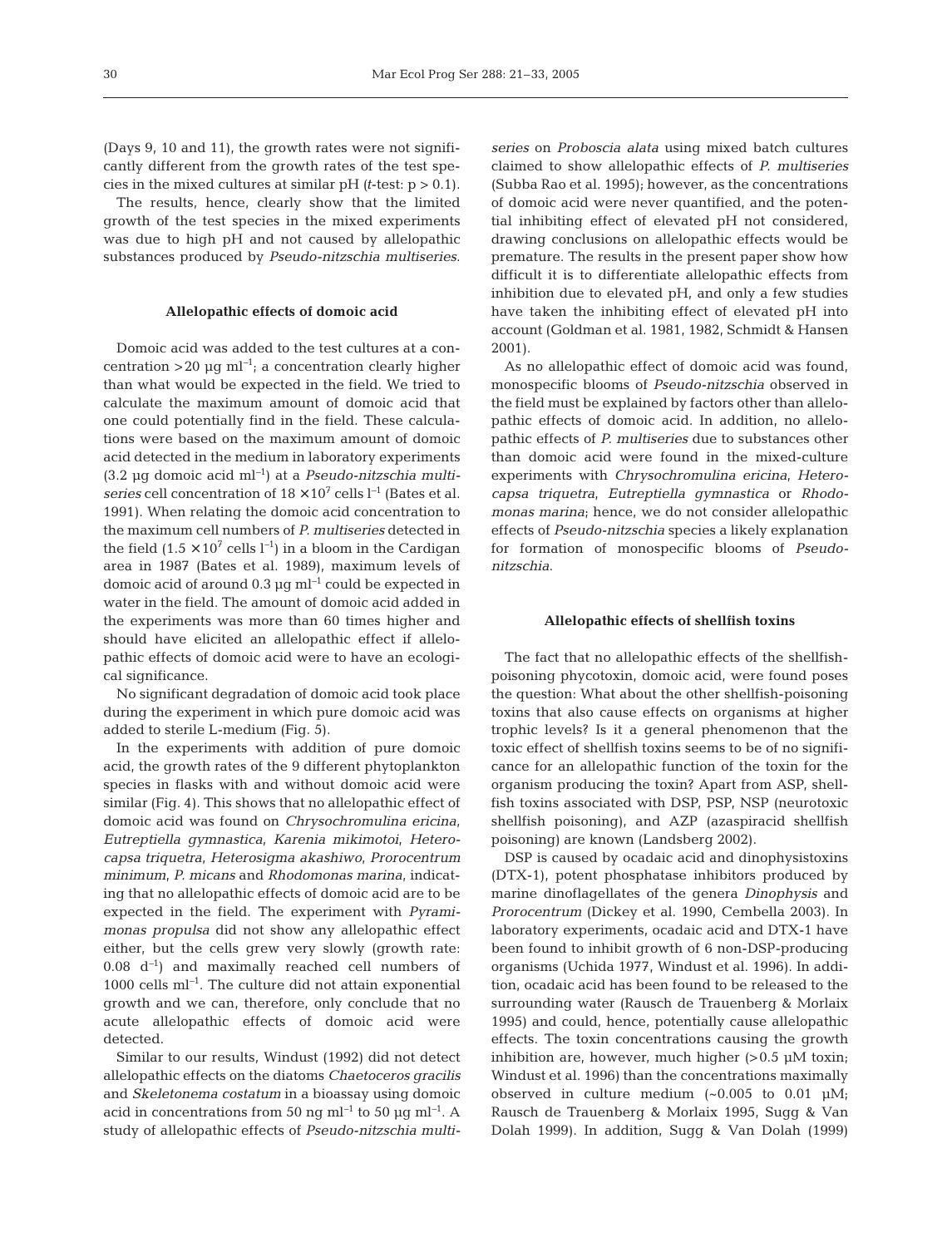showed that the growth-inhibiting factor eluted in a different fraction than ocadaic acid when *Prorocentrum lima*-conditioned medium was fractionated by HPLC (Sugg & Van Dolah 1999). Sugg & Van Dolah (1999), therefore, concluded that the growth-inhibiting effect on phytoplankton was mainly due to a substance other than ocadaic acid and its precursors. In addition, they stated that the growth-inhibiting substance was not in the ocadaic acid toxin family, as the growth-inhibitory and the protein-phosphatase-inhibitory activity did not co-elute. They did not, however, reject the possibility that ocadaic acid could function as a deterrent of some sort, e.g. a grazing deterrent (Sugg & Van Dolah 1999); hence, the hypothesis that ocadaic acid could act as an allelopathic substance has been difficult to prove.

PSP is caused by saxitoxins and their derivatives, which are produced by a number of dinoflagellates such as *Alexandrium* and *Pyrodinium*. An allelopathic effect of *Alexandrium* species was shown by Blanco & Campos (1988), who found that the PSP-producing *A. lusitanicum* reduced growth of other phytoplankton species, whereas the non-PSP-producing *A. tamarense* did not. They, therefore, suggested that the PSP toxins caused the allelopathic effect. Since then, the studies of allelopathic effects of *Alexandrium* species have been contradictory. Other studies have found that the allelopathic effect varied among strains of *Alexandrium* and did not always correlate with production of PSP-toxins (Arzul et al. 1999, Tillmann & John 2002), indicating that PSP toxins have no allelopathic effect. In addition, the allelopathic effects have been shown to be due to the production of extracellular substances, which have yet to be identified (Arzul et al. 1999, Tillmann & John 2002). A lack of allelopathic effects of the PSP-toxins probably also explains a similar discrepancy in effects of *Alexandrium* on other organisms such as grazing protists and copepods (Huntley et al. 1986, Hansen 1989, Turriff et al. 1995, Bagøien et al. 1996, Teegarden & Cembella 1996, Dutz 1998, Teegarden 1999, see Tillmann & John 2002).

The brevetoxins causing NSP are produced by, for example, the dinoflagellate *Karenia brevis*. *K. brevis* has been reported to cause allelopathic effects on phytoplankton species (Freeberg et al. 1979), but what actually caused the growth inhibition is unclear. No studies on potential allelopathic effects of the azaspirazids causing AZP have to our knowledge been conducted.

To conclude, a picture is emerging showing that the shellfish toxins responsible for at least DSP, PSP and ASP do not apparently cause direct allelopathic effects. In other words, the toxic effect on the higher trophic levels seems not to be related to toxic effects on competing organisms; thus, the allelopathic effects

by DSP- and PSP-producing organisms seem to be caused by substances other than the shellfish toxins. Further research is needed to establish the source of the allelopathic effects, which are caused by some of these organisms.

#### **CONCLUSION**

No allelopathic effects due to the shellfish poisoning toxin, domoic acid, were found on a diverse array of autotrophic phytoplankton organisms. In addition, the lack of allelopathic effects of substances other than domoic acid indicate that *Pseudo-nitzschia* do not exert allelopathic effects. The lack of allelopathic effects of the shellfish-poisoning toxin which causes ASP is similar to DSP and PSP, where the shellfish toxins apparently do not cause allelopathic effects either. In fact, the allelopathic effects caused by DSP- and PSP-producing organisms seem to be attributable to other substances.

*Acknowledgements*. We would like to thank Stephen Bates for donation of a *Pseudo-nitzschia multiseries* culture and SCCAP for donations of several cultures. The work was funded by a grant to N.L. by the Carlsberg Foundation (grant 0656/20 and the Danish National Research Council project no. 21-03-0449 to P.J.H.).

#### LITERATURE CITED

- Arzul G, Erard-Le Denn E, Videau C, Jegou AM, Gentien P (1993) Diatom growth repressing factors during an offshore bloom of *Gyrodinium* cf. *aureolum*. In: Smayda TJ, Shimizu Y (eds) Toxic phytoplankton blooms in the sea. Elsevier Sci Publ BV, Amsterdam, p 719–724
- Arzul G, Seguel M, Guzman L, Erard-Le Denn E (1999) Comparison of allelopathic properties in three toxic *Alexandrium* species. J Exp Mar Biol Ecol 232:285–295
- Bagøien E, Miranda A, Reguera B, France JM (1996) Effects of two paralytic shellfish toxin producing dinoflagellates on the pelagic harpacticoid copepod *Euterpina acutifrons*. Mar Biol 126:361–369
- Bargu S, Powell CL, Coale SL, Busman M, Doucette GJ, Silver MW (2002) Krill: a potential vector for domoic acid in marine food webs. Mar Ecol Prog Ser 237:209–216
- Bates SS (1998) Ecophysiology and metabolism of ASP toxin production. In: Anderson DM, Cembella AD, and Hallegraeff GM (eds) Physiological ecology of harmful algal blooms. Springer-Verlag, Heidelberg, p 405–426
- Bates SS, Bird CJ, de Freitas ASW, Foxall R and 13 others (1989) Pennate diatom *Nitzschia pungens* as the primary source of domoic acid, a toxin in shellfish from eastern Prince Edward Island, Canada. Can J Fish Aquat Sci 46:1203–1215
- Bates SS, de Freitas ASW, Milley JE, Pocklington R, Quilliam MA, Smith JC, Worms J (1991) Controls on domoic acid production by the diatom *Nitzschia pungens* f. *multiseries* in culture: nutrients and irradiance. Can J Fish Aquat Sci 48:1136–1144
- Blanco J, Campos MJ (1988) The effect of water conditioned by a PSP-producing dinoflagellate on the growth of four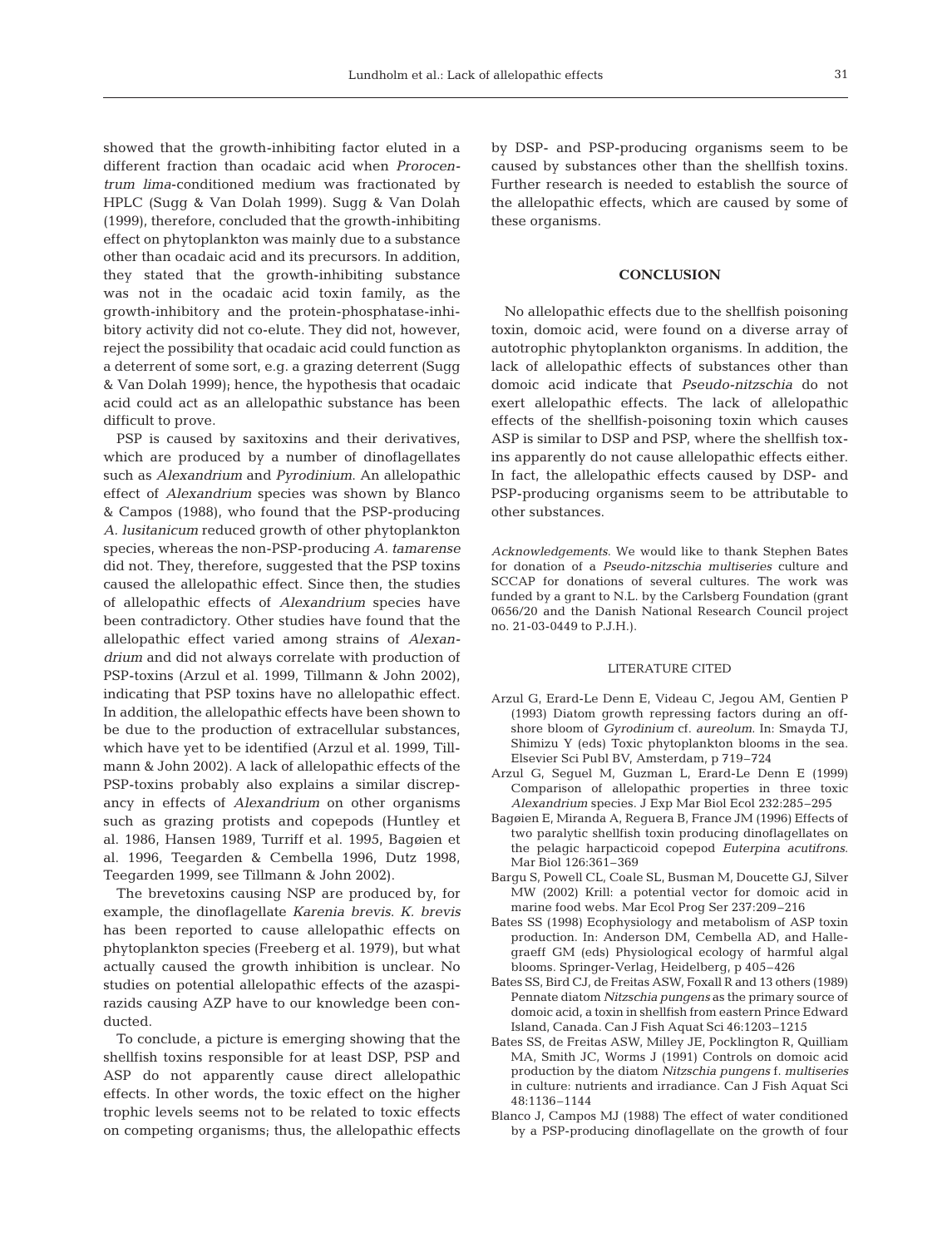algal species used as food for invertebrates. Aquaculture 68:289–298

- Cembella AD (2003) Chemical ecology of eukaryotic microalgae in marine ecosystems. Phycologia 42:420–447
- Dahl E, Lindahl O, Paasche E, Trondsen J (1989) The *Chrysochromulina polylepis* bloom in Scandinavian waters during spring 1988. In: Cosper EM, Bricelj VM, Carpenter EJ (eds) Novel phytoplankton blooms. Springer-Verlag, Berlin, p 383–405
- D'Elia CF, Guillard RRL, Nelson DM (1979) Growth and competition of the marine diatoms *Phaedactylum tricornutum* and *Thalassiosira pseudonana*. I. Nutrient effects. Mar Biol 50:305–312
- Dickey RW, Bobzin SC, Faulkner DJ, Bencsath FA, Andrzejewski D (1990) Identification of okadaic acid from a Carribean dinoflagellate, *Prorocentrum concavum*. Toxicon 28:371–377
- Dortch Q, Robichaux R, Pool S, Milsted D and 6 others (1997) Abundance and vertical flux of *Pseudo-nitzschia* in the northern Gulf of Mexico. Mar Ecol Prog Ser 146:249–264
- Dutz J (1998) Repression of fecundity in the neritic copepod *Acartia clausi* exposed to the toxic dinoflagellate *Alexandrium lusitanicum*: relationship between feeding and egg production. Mar Ecol Prog Ser 175:97–107
- Fistarol GO, Legrand C, Granéli E (2003) Allelopathic effect of *Prymnesium parvum* on a natural plankton community. Mar Ecol Prog Ser 255:155–125
- Freeberg LR, Marshall A, Heyl M (1979) Interrelationships of *Gymnodinium breve* (Florida red tide) within the phytoplankton community. In: Taylor DL, Seliger HH (eds) Toxic dinoflagellate blooms. Elsevier-North Holland, New York, p 139–144
- Fryxell GA, Villac MC, Shapiro LP (1997) The occurrence of the toxic diatom genus *Pseudo-nitzschia* (Bacillariophyceae) on the West Coast of the USA, 1920–1996: a review. Phycologia 36:419–437
- Gallacher S, Howard G, Hess P, MacDonald E and 6 others (2001) The occurrence of amnesic shellfish poisons in shellfish from Scottish waters. In: Hallegraeff GM, Blackburn SI, Bolch CJ, and Lewis RJ (eds) Harmful Algal Blooms 2000. Intergovernmental Oceanographic Commission of UNESCO, Paris, p 30–33
- Gentien P, Arzul G (1990) Exotoxin production by *Gyrodinium* cf. *aureolum* (Dinophyceae). J Mar Biol AssOC 70: 571–581
- Goldman JC, Dennett, MR, Riley CB (1981) Test for allelopathic interactions between two marine microalgal species grown in intensive cultures. Curr Microbiol 6:275–279
- Goldman JC, Riley CB, Dennett, MR (1982) The effect of pH in intensive microalgal cultures. II. Species competition. J Exp Mar Biol Ecol 57:15–24
- Granéli E, Johansson N (2003) Increase in the production of allelopathic substances by *Prymnesium parvum* cells grown under N- or P-deficient conditions. Harmful Algae 2:135–145
- Gross EM (2003) Allelopathy of aquatic autotrophs. Crit Rev Plant Sci 22:313–339
- Guillard RRL, Hargraves PE (1993) *Stichochrysis immobilis* is a diatom, not a chrysophyte. Phycologia 32:234–236
- Hansen PJ (1989) red tide dinoflagellate *Alexandrium tamarense*: effects on behaviour and growth of a tintinnid ciliate. Mar Ecol Prog Ser 53:105–116
- Hansen PJ (2002) Effect of high pH on the growth and survival of marine phytoplankton: implications for species succession. Aquat Microb Ecol 28:279–288
- Hansen PJ, Hjort M (2002) Growth and grazing responses of the prymnesiophyte *Chrysochromulina ericina*: the role of

irradiance, prey concentration and pH. Mar Biol 141: 975–983

- Hasle GR (2002) Are most of the domoic acid producing species of the diatom genus *Pseudo-nitzschia* cosmopolites? Harmful Algae 1:137 –146
- Hinga KR (1992) Co-occurrence of dinoflagellate blooms and high pH in marine enclosures. Mar Ecol Prog Ser 86: 181–187
- Hinga KR (2002) Effects of pH on coastal marine phytoplankton. Mar Ecol Prog Ser 238:281–300
- Huntley M, Sykes P, Rohan S, Marin V (1986) Chemicallymediated rejection of dinoflagellate prey by the copepods *Calanus pacificus* and *Paracalanus parvus*: mechanism, occurrence and significance. Mar Ecol Prog Ser 28: 105–120
- Kotaki Y, Koike K, Yoshida M, Thuoc CV, Huyen NTM, Hoi NC, Fukuyo Y, Kodama M (2000) Domoic acid production in *Nitzschia* sp. (Bacillariophyceae) isolated from a shrimpculture pond in Do Son, Vietnam. J Phycol 36:1057–1060
- Kotaki Y, Lundholm N, Onodera H, Kobayashi K and 5 others (2004) Wide distribution of *Nitzschia navis-varingica*, a new domoic acid producing benthic diatom found in Vietnam. Fish Sci 70:28–32
- Landsberg JH (2002) The effect of harmful algal blooms on aquatic organisms. Rev Fish Sci 10:113–390
- Lundholm N, Skov J, Pocklington R, Moestrup Ø (1994) Domoic acid, the toxic amino acid responsible for amnesic shellfish poisoning, now in *Pseudonitzschia seriata* (Bacillariophyceae) in Europe. Phycologia 33:475–478
- Lundholm N, Hansen PJ, Kotaki Y (2004) Effect of pH on growth and domoic acid production by potentially toxic diatoms of the genera *Pseudo-nitzschia* and *Nitzschia*. Mar Ecol Prog Ser 273:1–15
- Macedo MF, Duarte P, Mendes P, Ferreira JG (2001) Annual variation of environmental variables, phytoplankton species composition and photosynthetic parameters in a coastal lagoon. J PlankTON Res 23:719–723
- Maldonado MT, Hughes MP, Rue EL (2002) The effect of Fe and Cu on growth and domoic acid production by *Pseudonitzschia multiseries* and *Pseudo-nitzschia australis*. Limnol Oceanogr 47:515–526
- Maranda L, Wang R, Masuda K, Shimizu Y (1990) Investigation of the source of domoic acid in mussels. In: Granéli E, Sundström B, Edler L, Anderson DM (eds) Toxic marine phytoplankton. Elsevier, New York, p 300–304
- Martin JL, Haya K, Burridge LE, Wildish DJ (1990) *Nitzschia pseudodelicatissima*— a source of domoic acid in the Bay of Fundy, eastern Canada. Mar Ecol Prog Ser 67:177–182
- McGinness KL, Fryxell GA, McEachran JD (1995) *Pseudonitzschia* species found in digestive tracts of northern anchovies (*Engraulis mordax*). Can J Zool 73:642–647
- Myklestad SM, Ramlo B, Hestmann S (1995) Demonstration of strong interaction between the flagellate *Chrysochromulina polylepis* (Prymnesiophyceae) and a marine diatom. In: Lassus P, Arzul G, Erard E, Gentien P, Marcaillou C (eds) Harmful marine algal blooms. Lavoisier-Intercept, Paris, p 633–638
- Nielsen TG, Kiørboe T, Bjørnsen PK (1990) Effects of a *Chrysochromulina polylepis* subsurface bloom on the planktonic community. Mar Ecol Prog Ser 62:21–35
- Pocklington R, Milley JE, Bates SS, Bird CJ, de Freitas ASW, Quilliam MA (1990) Trace determination of domoic acid in seawater and phytoplankton by high-performance liquid chromatography of the fluorenylmethoxycarbonyl (FMOC) derivative. Intern J Environ Anal Chem 38: 351–368
- Quilliam MA, Sim PG, McCulloch AW, McInnes AG (1989)